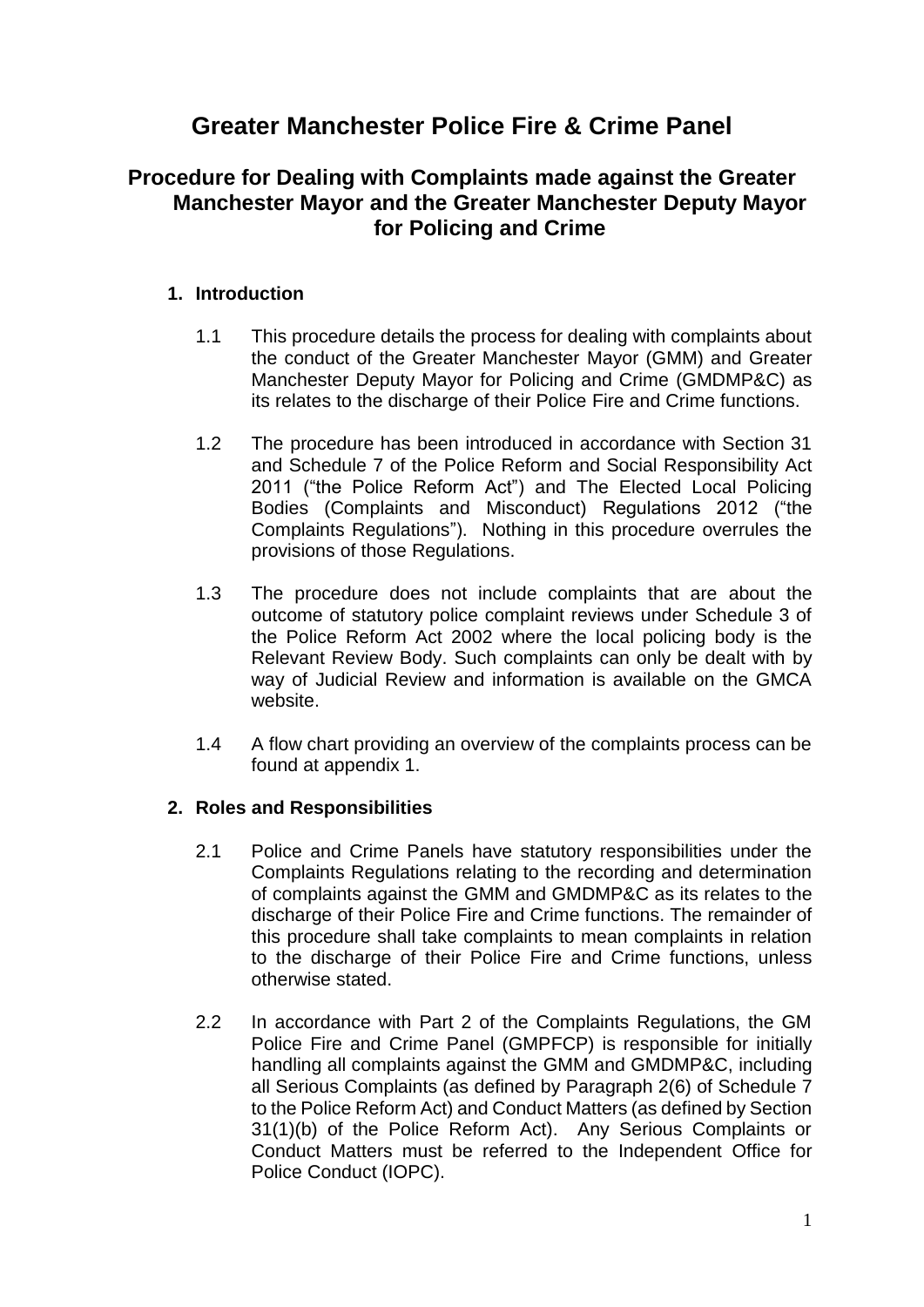- 2.3 Regulation 6 of the Complaints Regulations requires the GMPFCP to be responsible for the following non delegable 'general duties' in relation to complaints against the GMM and GMDMP&C (referred to in the Complaints Regulations as "Relevant Office Holders"):
	- a) To ensure that the GMPFCP is kept informed about all matters relating to a Relevant Officer Holder where these are:
		- matters with respect to which any provision of the Complaints Regulations has effect;
		- anything which is done under or for the purposes of any such provision; and
		- any obligations to act or refrain from acting that have arisen under the Complaints Regulations, but have not yet been complied with or have been contravened.
	- b) To provide the Director General and every member of the IOPC's staff with assistance as reasonably required for the purposes of, or in connection with, the carrying out of any investigation by the Director General under Regulation 20 of the Complaints Regulations (Investigations by the IOPC itself).
	- c) To ensure that a person appointed under Regulation 19 of the Complaints Regulations (Investigations managed by the IOPC) to conduct an investigation under the management of the Director General is given all such assistance and co-operation in the carrying out of that investigation as that person may reasonably require.
- 2.4 Subject to the provisions of paragraph 5.10 and 5.11 below (complaints referred to the Monitoring Officer), for complaints not being dealt with by the IOPC, the GMPFCP can determine these through informal resolution in accordance with the arrangements set out in this procedure.
- 2.5 The Complaints Regulations and the Police and Crime Panels (Application of Local Authority Enactments) Regulations 2012 enable some responsibilities in relation to the handling of complaints against the GMM and GMDMP&C to be delegated to a Chief Officer of a local authority in the police area. The GMPFCP has delegated the functions set out in Parts 2 and 5 of the Complaints Regulations to the GM Lead Chief Executive for Police and Crime**.** The GMPFCP has also delegated certain functions set out in Part 4 of the Complaints Regulations to the GM Lead Chief Executive**.**
- 2.6 The GM Lead Chief Executive is the main point of contact for complaints made under the Complaints Regulations and is responsible for recording formal decisions. (For the purposes of this procedure, reference to a "Recorded Complaint" means a Complaint that the GMPFCP is obliged under the Complaints Regulations to record by entry into the Recorded Complaints and Conduct Matters Register).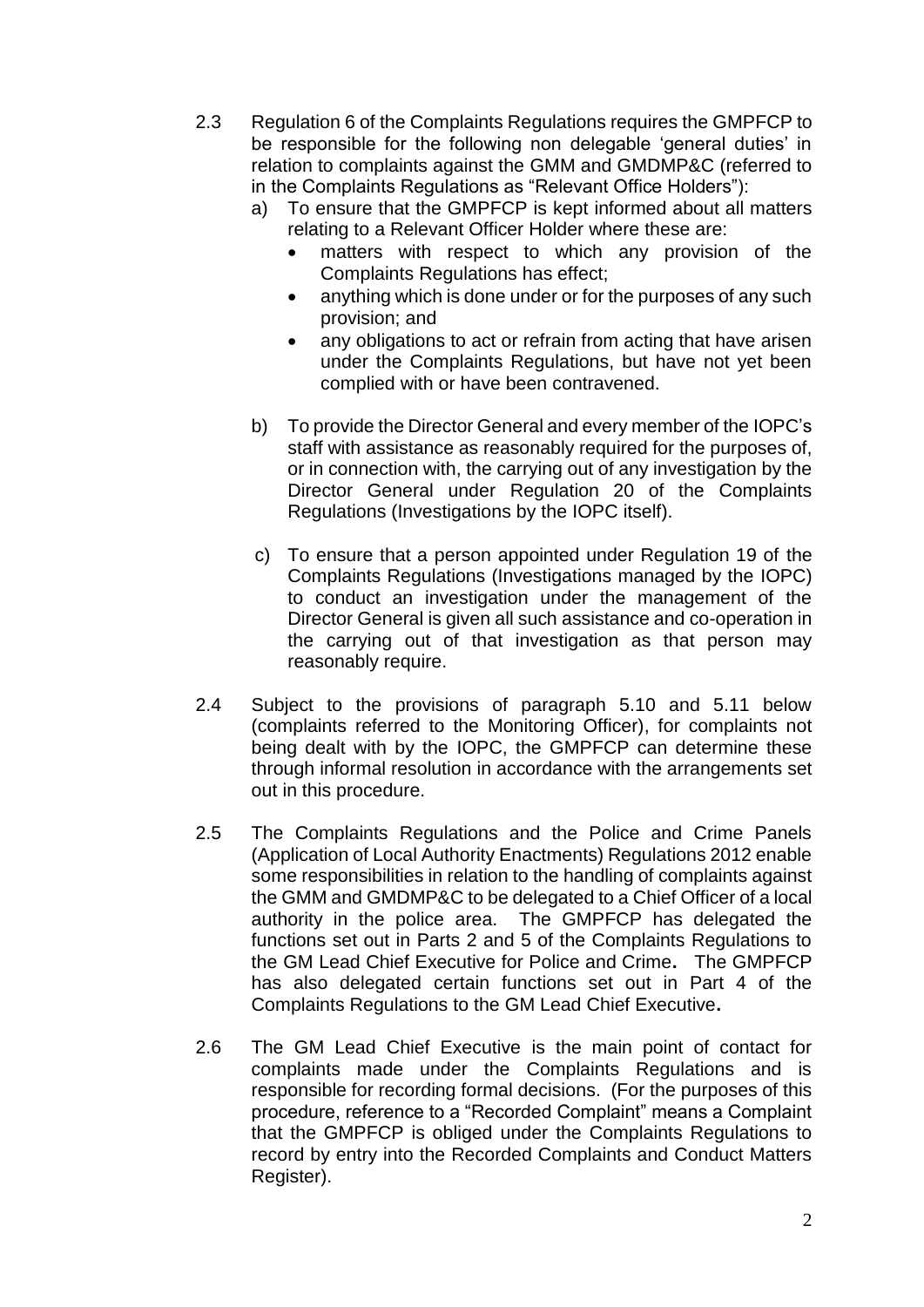2.7 The GMPFCP will retain the responsibility for the overall effectiveness of this procedure and will monitor its implementation on a regular basis.

## **3. Scope of the Procedure**

- 3.1 This procedure deals with complaints about the conduct of the Greater Manchester Mayor ("GMM") or Greater Manchester Deputy Mayor for Policing and Crime "GMDMP&C".
- 3.2 The procedure does not cover:
	- Complaints about operational policing matters or the conduct of individual police personnel, which are dealt with by the Chief Constable.
	- Complaints about policing policy matters or complaints relating to the conduct of the Chief Constable, which are dealt with by the GMM.
	- Serious Complaints and Conduct Matters. Where a formal complaint has been received or the circumstances suggest potential criminal conduct of the GMM or GMDMP&C the matter will be referred to the Independent Office for Police Conduct (IOPC) for determination.
	- Complaints that are about the outcome of statutory police complaint reviews under Schedule 3 of the Police Reform Act 2002 where the local policing body is the Relevant Review Body. Such complaints can only be dealt with by way of Judicial Review and information is available on the GMCA website.

#### **4. Making a complaint under this procedure**

- 4.1 Complaints may be made in writing or by completing the complaint form attached at appendix 3 and returning to the GM Lead Chief Executive for the GMPFCP:
	- By post: The GM Lead Chief Executive for GMPFCP, c/o

Jeanette Staley Head of Community Safety Place Directorate Salford City Council Civic Centre Complex, The Annex Building, Chorley Road Swinton, M27 5AW

By e-mail: [jeanette.staley@salford.gov.uk](mailto:jeanette.staley@salford.gov.uk)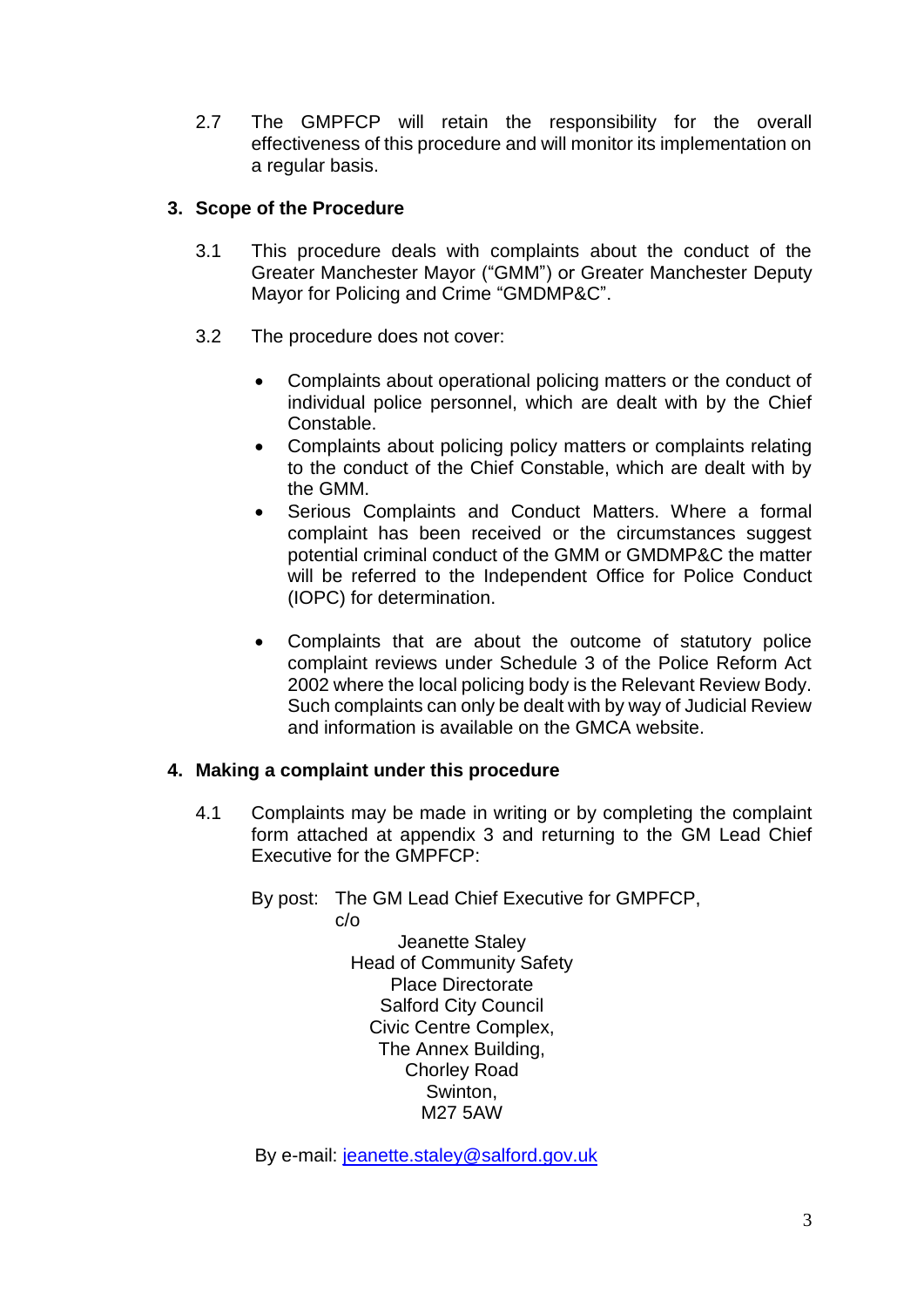- 4.2 Complaints about the conduct of the GMM or GMDMP&C may also be submitted to the following people or organisations who will pass the complaint on to the GM Lead Chief Executive within 3 working days to deal with in accordance with the complaints procedure:
	- The GMPFCP
	- The GMM or GMDMP&C
	- The Chief Constable of the GMP
	- The IOPC

#### **5. Initial Assessment on receipt of a complaint**

- 5.1 The GM Lead Chief Executive has been delegated responsibility by the GMPFCP for the discharge of its statutory functions under Part 2 of the Complaints Regulations. This includes the initial assessment as to whether or not a matter constitutes a complaint which is to be dealt with under the Complaints Regulations.
- 5.2 On receipt of a complaint about the GMM or GMDMP&C the GM Lead Chief Executive will acknowledge its receipt and record the complaint.
- 5.3 Correspondence with a complainant is usually via email, however, formal letters will be sent as an email attachment with a printed copy also sent by post on request.
- 5.4 The Complaints Regulations require the GM Lead Chief Executive to maintain a Recorded Complaints and Conduct Matters Register ("the Register") – see section 6. Certain complaints are exempt from the requirement to be entered into the Register; however the GM Lead Chief Executive will keep an informal record of all complaints received.
- 5.5 The GM Lead Chief Executive will then establish whether the complaint concerns the conduct of the GMM or the GMDMP&C.
- 5.6 If the complaint does not relate to the conduct of the GMM or GMDMP&C it will be referred to the appropriate body as referred to in section 3.2 and the file will be closed.
- 5.7 Where the complaint does relate to the conduct of the GMM or GMDMP&C the complaint will be formally recorded in the Register (unless one of the exemptions apply) and the GM Lead Chief Executive will assess whether the complaint is a 'Serious Complaint' or 'Conduct Matter'.
- 5.8 A 'Serious Complaint' is a complaint which *constitutes* or *appears to constitute* or *involve* the commission of a criminal offence. Serious Complaints are dealt with by the IOPC to whom the GM Lead Chief Executive will refer the complaint. The GM Lead Chief Executive will inform the parties of the decision and close the file.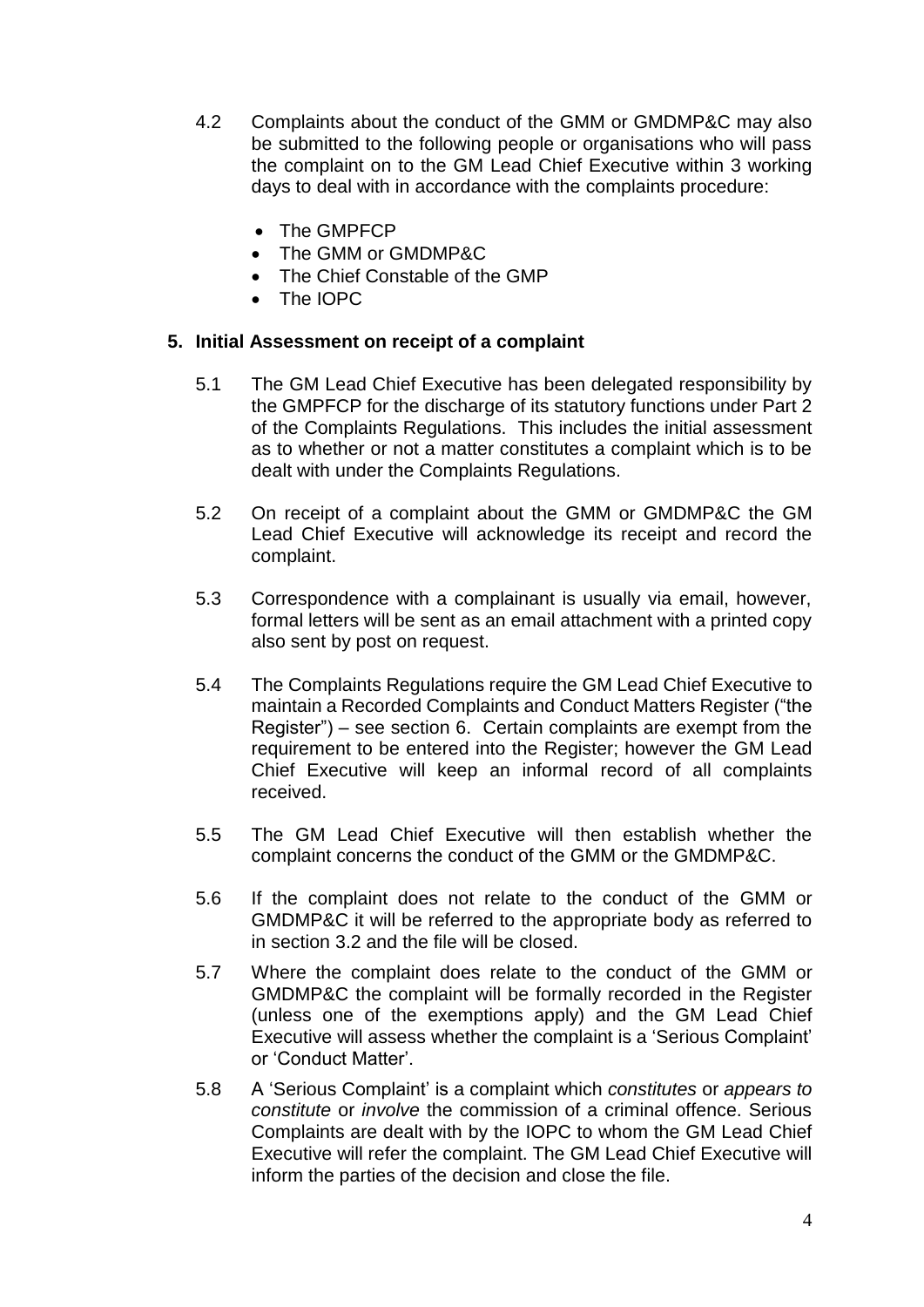- 5.9 A 'Conduct Matter' only requires there to be an *indication* that the GMM or GMDMP&C *may* have committed a criminal offence. Conduct Matters can arise without a formal complaint having been made. The Chief Lead Officer must refer conduct matters to the IOPC. Following referral of a conduct matter to the IOPC for investigation, the GM Lead Chief Executive will inform the parties of the decision and close the file.
- 5.10 If a complaint is neither 'Serious' nor a 'Conduct Matter' and concerns the conduct of the Mayor or the Deputy Mayor for Policing and Crime, who is a member of the Greater Manchester Combined Authority at the time when the complaint is recorded, the GMPFCP shall pass the complaint to the Monitoring Officer appointed by the Greater Manchester Combined Authority under section 5(1) (a) of the Local Government and Housing Act 1989 ('the Monitoring Officer) who must deal with the complaint in accordance with paragraph 5.11 of this procedure.
- 5.11 On receiving a complaint in accordance with paragraph 5.10 of this procedure, the Monitoring Officer shall deal with it in accordance with the Greater Manchester Combined Authority's Code of Conduct adopted under section 27(2) of the Localism Act 2011. The Monitoring Officer shall as soon as practicable inform the GMPFCP of the outcome of the complaint.
- 5.12 Complaints which are neither 'Serious' nor a 'Conduct Matter' and concern the Deputy Mayor for Policing and Crime who is not a member of the Greater Manchester Combined Authority at the time when the complaint is recorded will be dealt with under the following procedure.
- 5.13 The delegation to the GM Lead Chief Executive also includes the discharge of the GMPFCP's duties under Regulation 8 of the Complaints Regulations in relation to the preservation of evidence which are set out in detail at section 12.

#### **6. Taking no action on a Recorded Complaint**

- 6.1 If a Recorded Complaint is not one that must be referred to the IOPC, and meets the criteria below, the GM Lead Chief Executive may handle the complaint in whatever manner he/she thinks fit.
- 6.2 The types of Recorded Complaint that may be dealt with in this way are:
	- (a) Where the complaint is concerned entirely with the conduct of a relevant office holder in relation to a person who was working in his capacity as a member of staff deployed by the Greater Manchester Combined Authority wholly or partly in relation to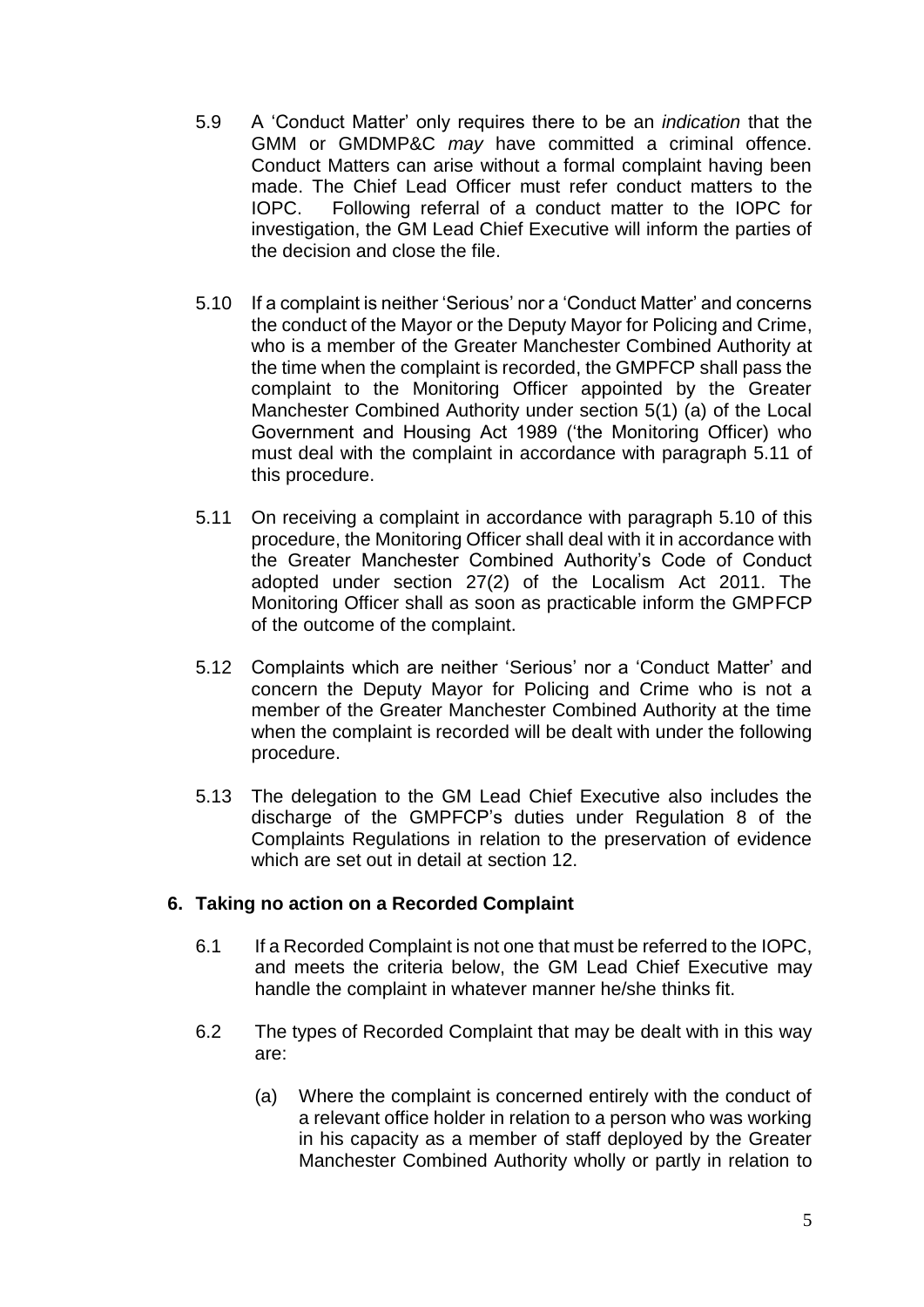the Mayor's Police and Crime Commissioner or fire functions at the time when the conduct is supposed to have taken place;

- (b) Where more than twelve months have elapsed since the incident or the latest incident and no good reason for the delay has been shown or injustice would be likely to be caused by the delay;
- (c) The matter has already been the subject of a Complaint;
- (d) Where the complaint discloses neither the name and address of the complainant nor that of any other interested person and it is not reasonably practicable to ascertain such a name or address;
- (e) The Complaint is vexatious, habitual, oppressive or otherwise an abuse of the procedures; *(see Appendix 2 for the procedure in handling vexatious, habitual complaints).*
- (f) The complaint is repetitious. A repetitious complaint is one which is substantially the same as a previous complaint, it concerns substantially the same conduct as a previous conduct matter, it contains no fresh allegations which significantly affect the account of the conduct complained of, no fresh evidence (being evidence which was not reasonably available at the time the previous complaint was made is tendered in support of it) and, in respect of the previous complaint or conduct matter, a determination or withdrawal of complaint has been made).
- 6.3 The GM Lead Chief Executive must notify the complainant that she/he has decided to handle the Recorded Complaint by taking no further action.

## **7. Complaints resolution**

- 7.1 Stage one
	- The GM Lead Chief Executive will acknowledge the complaint and provide the complainant with information about the next steps to be taken.
	- The complainant may be asked to provide further information or detail if required in order for the GM Lead Chief Executive to properly consider the complaint under the Complaint Regulations.
	- A copy of the complaint will be provided to the GMDMP&C unless the GM Lead Chief Executive is of the opinion that to do so might prejudice any criminal investigation or pending proceedings, or would otherwise be contrary to the public interest.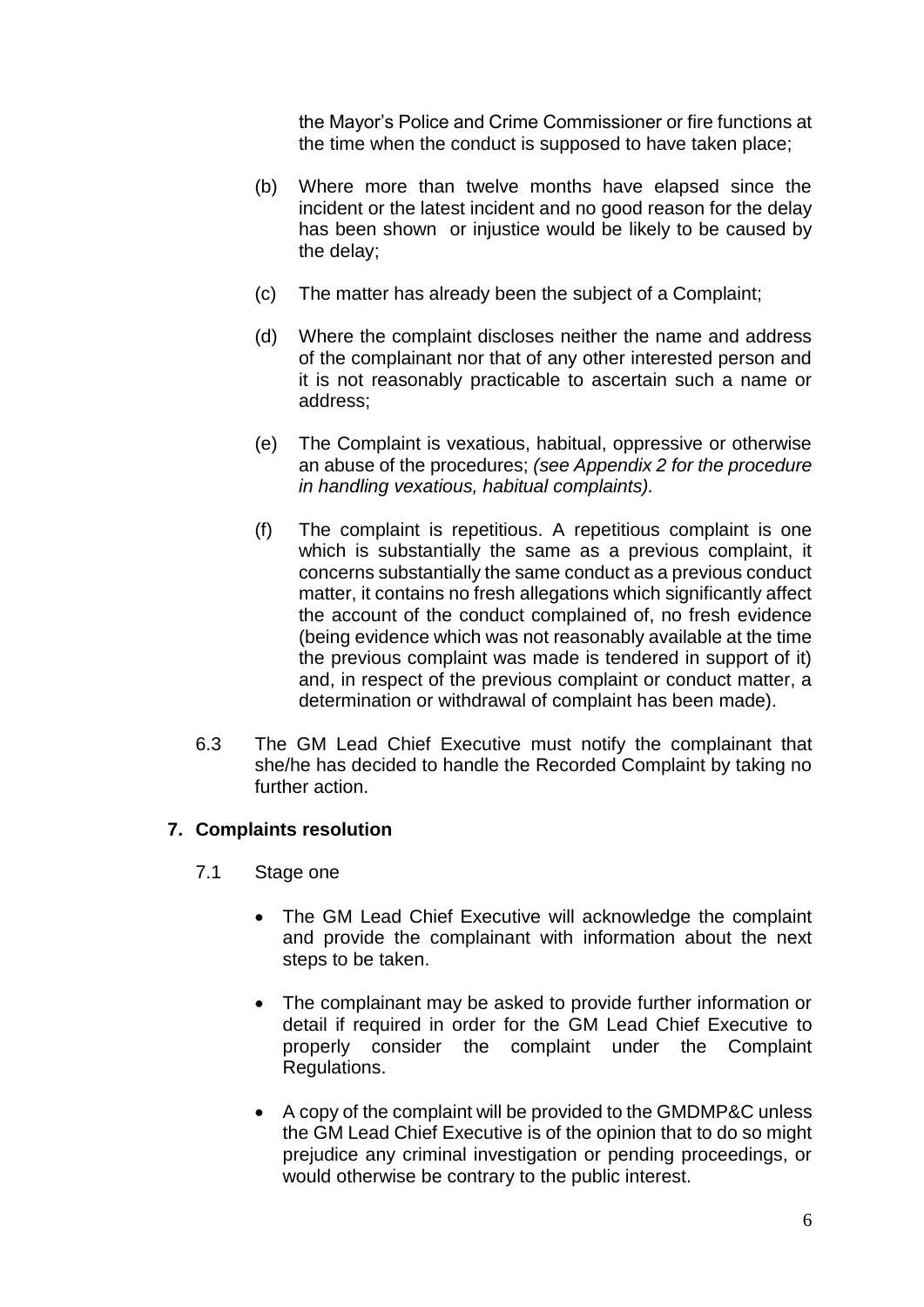- The GM Lead Chief Executive will invite written comments from the complainant and GMDMP&C as soon as practicable. Any comments received will be considered by the GM Lead Chief Executive.
- If the complaint can be resolved at this stage on the available information, the Lead Chief Officer will conduct an informal resolution. The decision will be communicated to all parties and the complaint record will be updated and the file closed.
- If it is not possible to resolve the complaint at this stage the Lead Chief Officer will refer the complaint to a Sub-Committee of the GMPFCP who shall arrange for informal resolution of the complaint in accordance with the arrangements below.
- 7.2 Informal Resolution Sub-Committee
	- An Informal Resolution of Complaints Sub-Committee of the GMPFCP, consisting of 3 Members of the GMPFCP, including where possible the Chair or Vice Chair of the GMPFCP, and one of the Independent Members of the GMPFCP will be appointed by the GM Lead Chief Executive, to consider the complaint and secure the informal resolution.
	- The appointment of the Resolution Sub-Committee will take place after the GM Lead Chief Executive has consulted the Chair of the GMPFCP, who may request that the matter be referred to the full GMPFCP.
	- The informal resolution will not include a formal investigation of the complaint but documents in relation to the complaint and meetings with the person complained against may be requested.
	- In attempting to secure informal resolution of the complaint, the Resolution Sub-Committee will consider whether any further information, clarification or explanation is required and will provide an opportunity for both the complainant and the person complained against to comment on the complaint as soon as is practicable.
	- Where the person complained against chooses not to comment on the complaint when invited to do so by the Resolution Sub-Committee, the Resolution Sub-Committee will record this fact in writing.
	- Where it appears to the Resolution Sub-Committee that a Recorded Complaint against the GMDMP&C had in fact already been satisfactorily dealt with at the time it was brought to their notice, the Resolution Sub-Committee may, subject to any further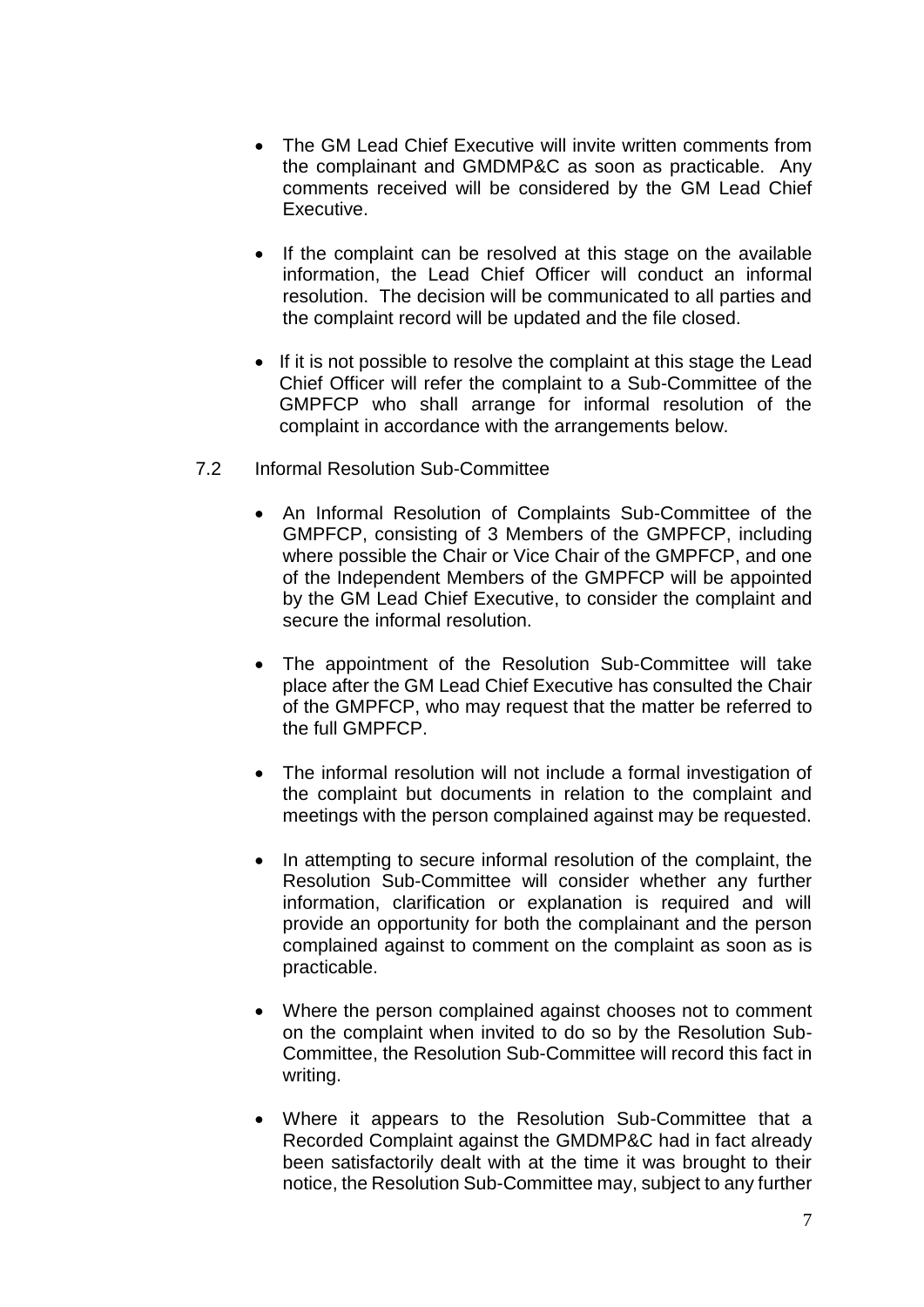representations, treat it as having been resolved. The Resolution Sub-Committee shall, prior to making a final decision that a complaint has already been resolved, give the complainant and the person complained against an opportunity to comment on the proposed decision.

- The Sub-Committee will consider both written and oral evidence and make an informal resolution. The decision of the Sub-Committee will be communicated to all parties, the complaint record updated and the file closed.
- The GM Lead Chief Executive or Sub-Committee of the PFCP may seek informally to resolve a complaint by securing an apology from the GMDMP&C to the complainant, either directly or indirectly. The Resolution Sub-Committee will not, however, tender on behalf of the person complained against an apology for his / her conduct unless the person complained against has agreed to issue the apology.
- In exceptional circumstances a complaint may be referred to the PFCP as a whole if the GM Lead Chief Executive is of the opinion that this will lead to a more satisfactory resolution of the complaint.

## **8. Complaint Outcomes**

- 8.1 There are a number of possible outcomes following a complaint investigation:
	- Complaint not upheld

No further action to be taken.

• Complaint upheld / partially upheld

## 9. **Recording of a Resolution**

- 9.1 The GM Lead Chief Executive will make a record of the outcome of the complaints procedure as soon as practicable and send a copy of the record to the complainant and the person complained about.
- 9.2 In accordance with the Complaints Regulations, the GM Lead Chief Executive will not publish any part of any record unless it has:
	- Given the complainant and the person complained about the opportunity to make representations in relation to the proposed publication; and
	- Considered any such representation and is of the opinion that publication is in the public interest.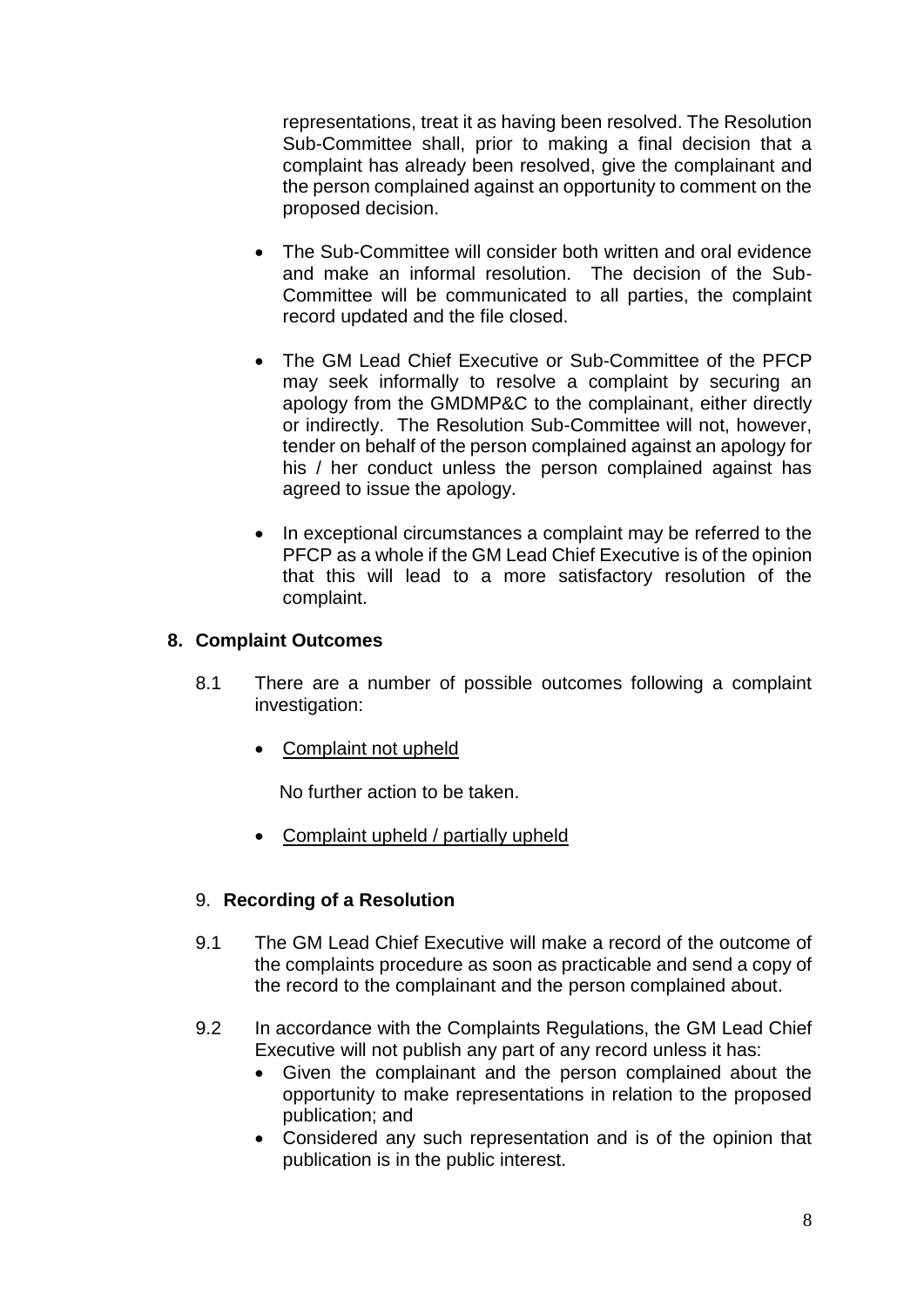9.3 In cases where a complaint has been upheld by either the GM Lead Chief Executive or Sub-Committee of a PFCP, there are no legal powers to apply formal sanctions other than to provide an opinion on the conduct of the office-holder concerned. This shall be provided within ten working days of the resolution of the Chief Executive or Sub-Committee as appropriate.

## **10.Timescales**

- 10.1 Complaints dealt with in accordance with this procedure are subject to the following timescales:
	- Acknowledgement of complaint and notification to the GMDMP&C - within 5 working days of receipt.
	- Consideration of complaint by GM Lead Chief Executive (Stage One) – 15 working days.
- 10.2 Following consideration of the complaint by the GM Lead Chief Executive , either:
	- The GM Lead Chief Executive determines the complaint is not upheld or conducts informal resolution and informs all parties – 10 working days, or
	- A Sub-Committee of the PFCP is convened to conduct an informal resolution and inform all parties – 20 working days.
- 10.3 The aim is to deal with all complaints within the timescales above; however, there is an element of flexibility depending on the circumstances of each individual complaint.The complainant will be advised of any anticipated extensions to the specified timescales.

#### **11.Recorded Complaints and Conduct Matter Database**

- 11.1 The GM Lead Chief Executive is required by the Complaints Regulations to establish and maintain a 'Recorded Complaints and Conduct Matters Register' ("the Register"). The register is in the form of an electronic database in which all key details of a complaint are recorded.
- 11.2 The GM Lead Chief Executive will record a complaint in the Register unless any of the following exceptions apply, in which case it is not necessary to record the complaint (in whole or part):
	- (a) if it has been or is currently being dealt with by criminal proceedings (this will normally be the case where the Police have formally charged the person complained about or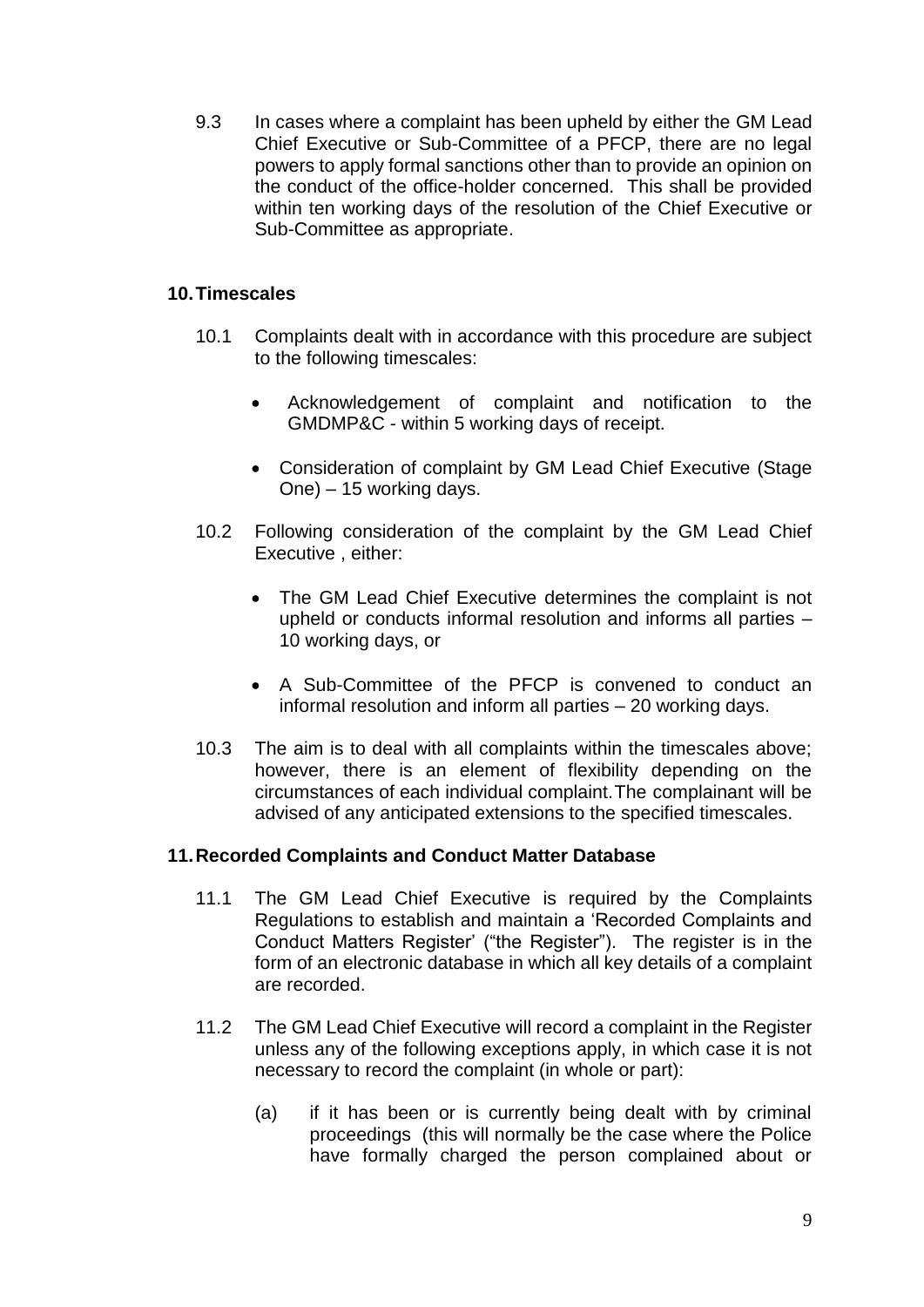information alleging an offence has been laid before a magistrates court); or

- (b) the complaint has been withdrawn.
- 11.3 If the GM Lead Chief Executive does not record a complaint in the Register, the complainant will be notified and provided with the reasons for the decision not to record the complaint and therefore take no action upon it (including whether this relates to the whole or part of the complaint).

#### **12.The GMPFCP's duties to obtain and preserve evidence**

- 12.1 The GM Lead Chief Executive has been delegated the discharge of the GMPFCP's statutory duties under Regulation 8 of the Complaints Regulations in relation to the preservation of evidence. This means that when a complaint comes to the attention of the GM Lead Chief Executive, she/he is under a duty to secure that all steps as appropriate are taken for obtaining and preserving evidence in relation to the conduct in question, both initially and from time to time after that. It is not the GM Lead Chief Executive's role to investigate matters and it is likely that before taking steps to obtain or preserve evidence the GM Lead Chief Executive will normally consult the IOPC. The IOPC may also give the GM Lead Chief Executive, the GMPFCP and relevant Office Holders directions for obtaining and preserving evidence.
- 12.2 Accordingly, the GM Lead Chief Executive may make formal requests of any of the following persons to take such steps as the GM Lead Chief Executive considers are expedient or necessary for obtaining and preserving evidence in relation to the conduct in question, both initially and from time to time after that, including requests that steps are taken concerning the disposition of the property and resources of the GMM's office (such as its buildings, assets, equipment, supplies, accounts, records, information, electronic data etc. in their widest sense and wherever located) or other persons:
	- The GMM and GMDMP&C;
	- Any employees of the GMM's office;
	- Any member or employee of a functional body; and
	- Any person or organisation having a current or past contractual relationship with the GMM office or its predecessors or in receipt of a grant from such bodies.
- 12.3 A person given a direction by the GM Lead Chief Executive under this Procedure shall comply with it in full and shall generally cooperate with the GM Lead Chief Executive and his or her authorised officers in the discharge of their statutory duties under the Complaints Regulations.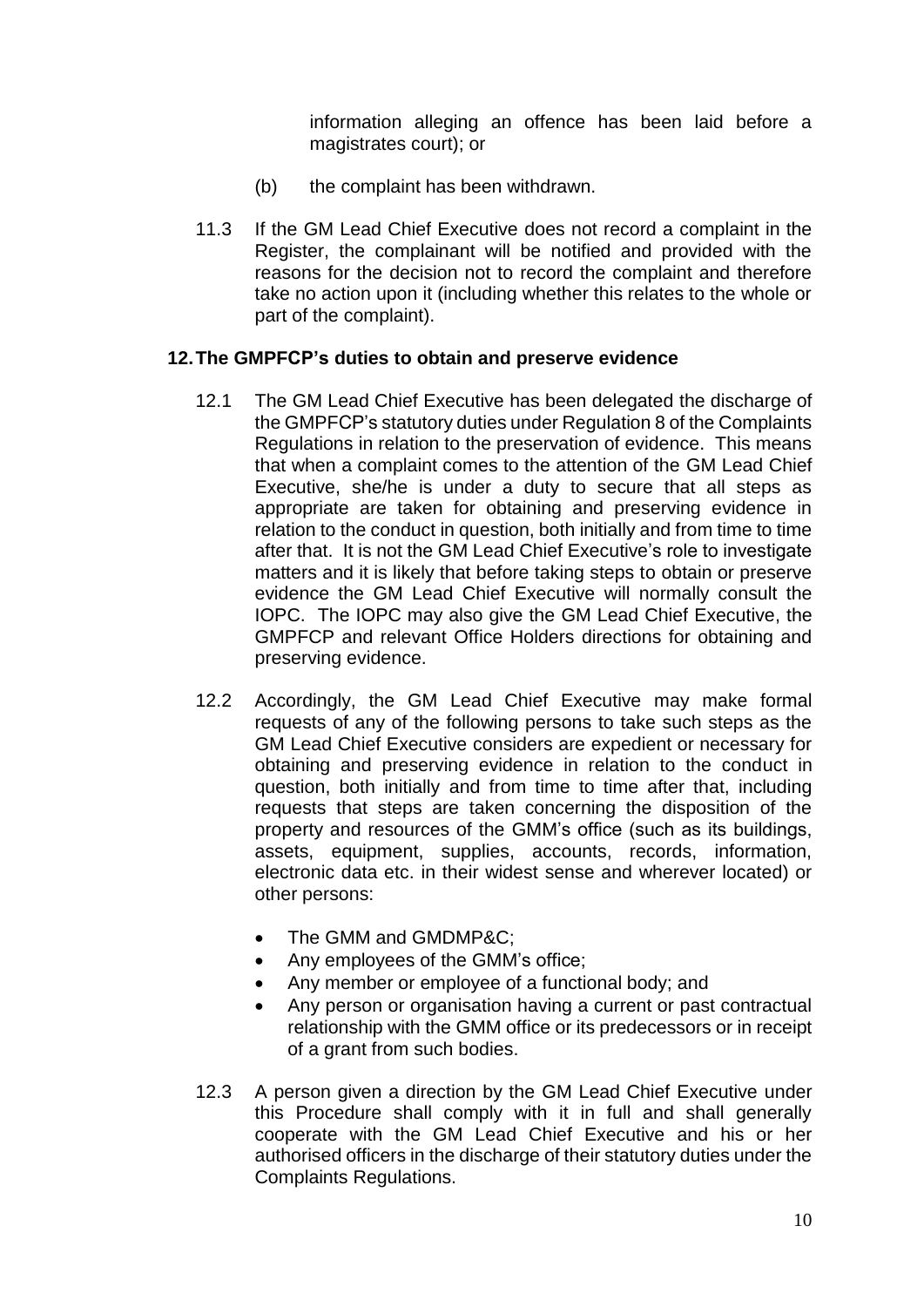- 12.4 Such persons shall also permit access and render possession of any such evidence in relation to the conduct complained about to the GM Lead Chief Executive as is in their possession, custody or control in accordance with the GM Lead Chief Executive's instructions.
- 12.5 The GM Lead Chief Executive shall inform the GMPFCP of any instances where there has been a complete or partial failure by any person or organisation to comply with any request regarding evidence.
- 12.6 As set out at paragraph 2.3 above, the GMPFCP has a nondelegable duty under the Complaints Regulations to ensure that it is kept informed of matters relating to the conduct of the relevant Office Holders. The GM Lead Chief Executive will therefore submit a report to the GMPFCP at its Annual Meeting in June of each year setting out information in relation to the number and nature of complaints made against the GMM and GMDMP&C during the previous financial year.

#### **13.Withdrawal of a complaint**

- 13.1 If the GM Lead Chief Executive receives a notification that the complainant wishes to withdraw their complaint, signed either by the complainant, their solicitor or another person acting on the complainant's behalf, the Complaints Regulations will cease to apply to the complaint, subject to the following provisions:
	- (a) If the Recorded Complaint is with the IOPC, the GM Lead Chief Executive must notify the IOPC that she/he has recorded the withdrawal of the complaint.
	- (b) In the case where the IOPC has referred the Recorded Complaint to GM Lead Chief Executive, she/he must consider whether it is in the public interest for the complaint to be treated as a Conduct Matter (notwithstanding the complaint's withdrawal) and shall notify the IOPC accordingly.
- 13.2 In respect of a Recorded Complaint which has not been notified to the IOPC, the GM Lead Chief Executive must determine whether it is in the public interest for the complaint to be treated as a Conduct Matter despite the complainant's withdrawal of it. The GM Lead Chief Executive shall notify the GMM or GMDMP&C complained about of the recording of a withdrawal of the Recorded Complaint and whether she/he has decided to treat it as a Recorded Conduct Matter notwithstanding, and shall amend the Register accordingly.
- 13.3 The IOPC, on receiving notification of withdrawal from the GM Lead Chief Executive of a Recorded Complaint referred to it, shall determine whether it is in the public interest for the complaint to be treated as a Recorded Conduct Matter and notify the GM Lead Chief